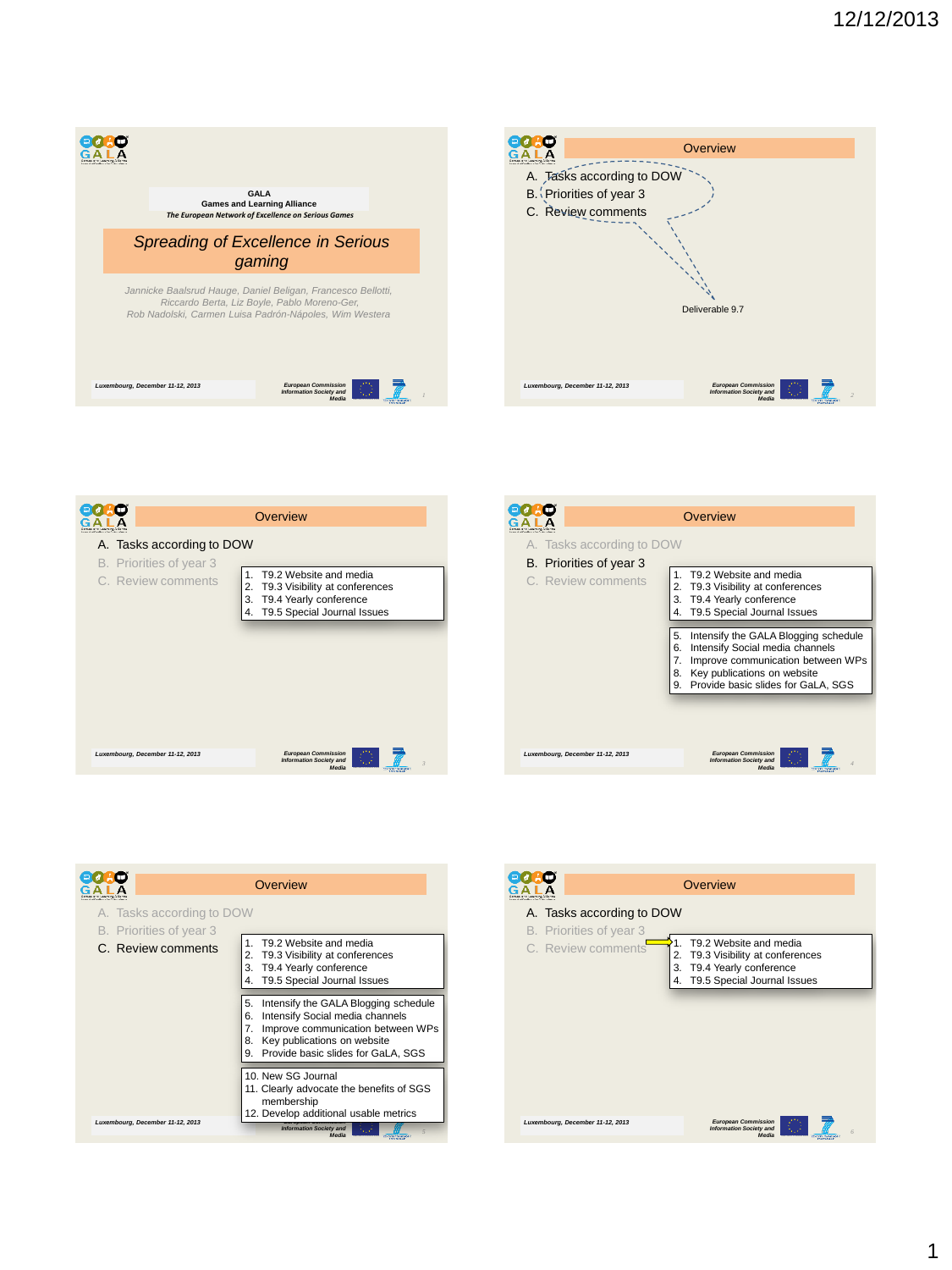









T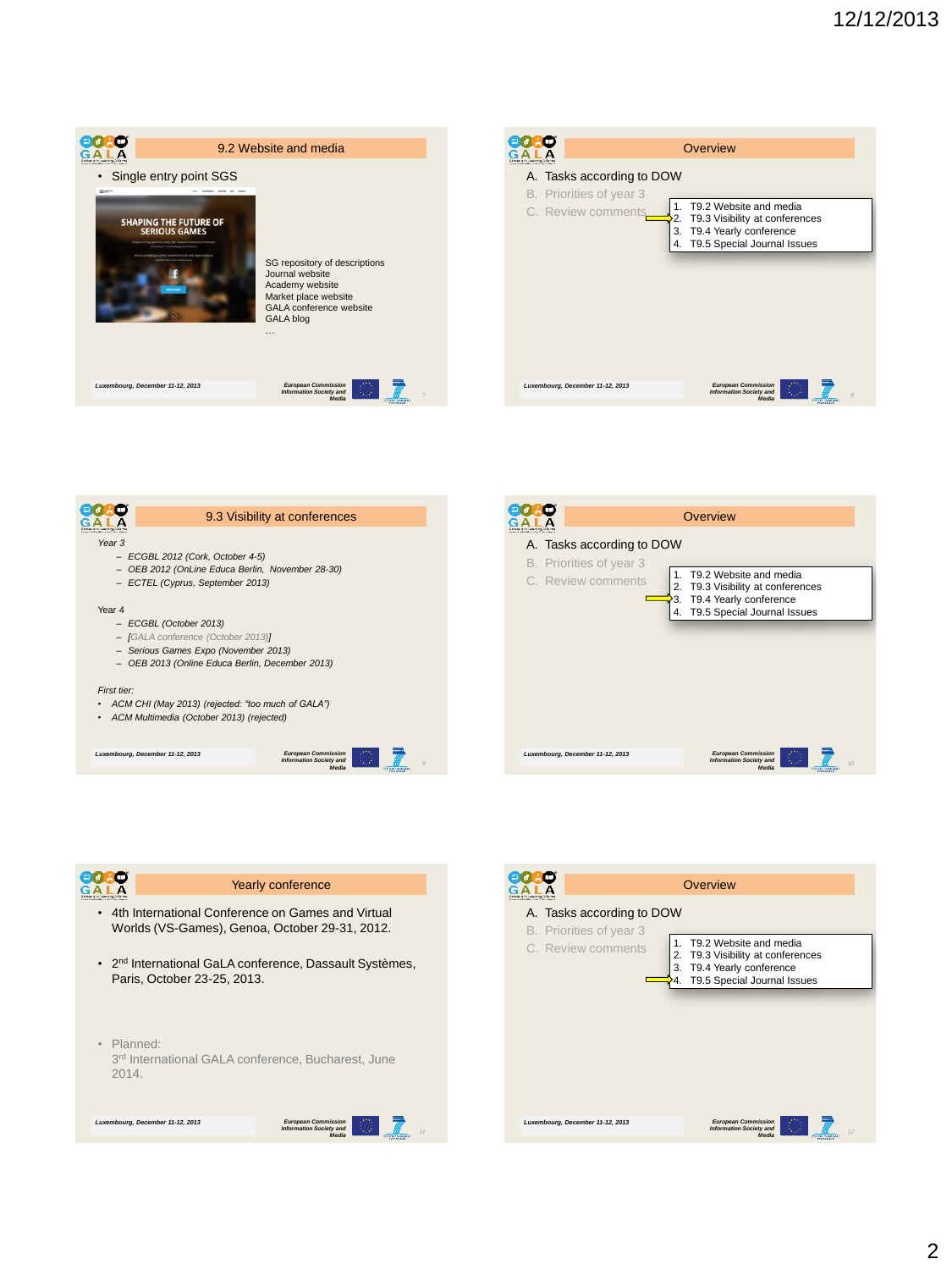

## 9.5 Special Journal issues 2013/14

- User Assessment in Serious Games and Technology-Enhanced Learning", Hindawi, Advances in Human Computer Interaction (aHC. Jan. 2013).
- Serious Games for Cultural Heritage", in ACM Journal of Computing and Cultural Heritage (JOCCH, May 2013).
- Game based learning for 21st century transferable skills: challenges and opportunities", Journal of Educational Technology & Society (ETS), 2014.
- VS-Games, Elsevier Entertainment Computing, September 2013.

**Luxemb** *1 st Review Meeting*

**European Commission and** *European Commission* **<b>Commission Commission Commission Commission Commission Commission Commission Commission Commission Commission Commission Commission Commission Commi** 

|                                                                            | Overview                                                                                                                                                                                                         |
|----------------------------------------------------------------------------|------------------------------------------------------------------------------------------------------------------------------------------------------------------------------------------------------------------|
| A. Tasks according to DOW<br>B. Priorities of year 3<br>C. Review comments | T9.2 Website and media<br>T9.3 Visibility at conferences<br>T9.4 Yearly conference<br>T9.5 Special Journal Issues                                                                                                |
|                                                                            | ٠5.<br>Intensify the GALA Blogging schedule<br>Intensify Social media channels<br>6.<br>Improve communication between WPs<br>7.<br>Key publications on website<br>8.<br>Provide basic slides for GaLA, SGS<br>9. |
| Luxembourg, December 11-12, 2013                                           | <b>European Commission</b><br><b>Information Society and</b><br>14<br>Media                                                                                                                                      |

|                                                                                                  | Intensify the GALA Blogging schedule |                                                              |                        |  |
|--------------------------------------------------------------------------------------------------|--------------------------------------|--------------------------------------------------------------|------------------------|--|
|                                                                                                  | Year 1                               |                                                              | Year 3                 |  |
|                                                                                                  | (October 2011)                       | Year 2<br>(September 2012)                                   | (September 2013)       |  |
| Number of blog<br>posts                                                                          | 3                                    | 32                                                           | 61                     |  |
| Number of SIG blog<br>posts                                                                      |                                      | ۰                                                            | 49                     |  |
| Number of<br>comments                                                                            |                                      |                                                              | (42)                   |  |
| Total                                                                                            | 3                                    | 32                                                           | 110                    |  |
| In addition:<br>-Calls for papers (15)<br>-News from literature (20)<br>-SIG news messages (WP3) |                                      |                                                              |                        |  |
| Luxembourg, December 11-12, 2013                                                                 |                                      | <b>European Commission</b><br><b>Information Society and</b> | 15                     |  |
|                                                                                                  |                                      | Media                                                        | <b>STATER THAT AGE</b> |  |



|                                  | Intensify GALA social media |                                                              |                   |
|----------------------------------|-----------------------------|--------------------------------------------------------------|-------------------|
|                                  |                             |                                                              |                   |
| Item                             | Year 1                      | Year <sub>2</sub>                                            | Year <sub>3</sub> |
|                                  | (October 2011)              | (September 2012)                                             | (September 2013)  |
| <b>FACEBOOK Likes</b>            | 50                          | 132                                                          | 216               |
| <b>FACEBOOK Page</b>             | 53                          | 1009                                                         | 1124              |
| stories                          |                             |                                                              |                   |
| <b>FACEBOOK People</b>           | 105                         | 427                                                          | 717               |
| Talking about the                |                             |                                                              |                   |
| page                             |                             |                                                              |                   |
| <b>TWITTER Followers</b>         |                             | 193                                                          | 297               |
| <b>TWITTER Mentions</b>          |                             | 109                                                          | 355               |
| <b>LINKFDIN GALA</b>             |                             |                                                              | 130 members       |
| <b>LINKFDIN</b>                  |                             |                                                              |                   |
| SG/Gamification                  |                             |                                                              | 4153/3932         |
|                                  |                             |                                                              |                   |
|                                  |                             |                                                              |                   |
|                                  |                             |                                                              |                   |
| Luxembourg, December 11-12, 2013 |                             | <b>European Commission</b><br><b>Information Society and</b> | 17                |
|                                  |                             | Media                                                        | <b>CONTRACTOR</b> |

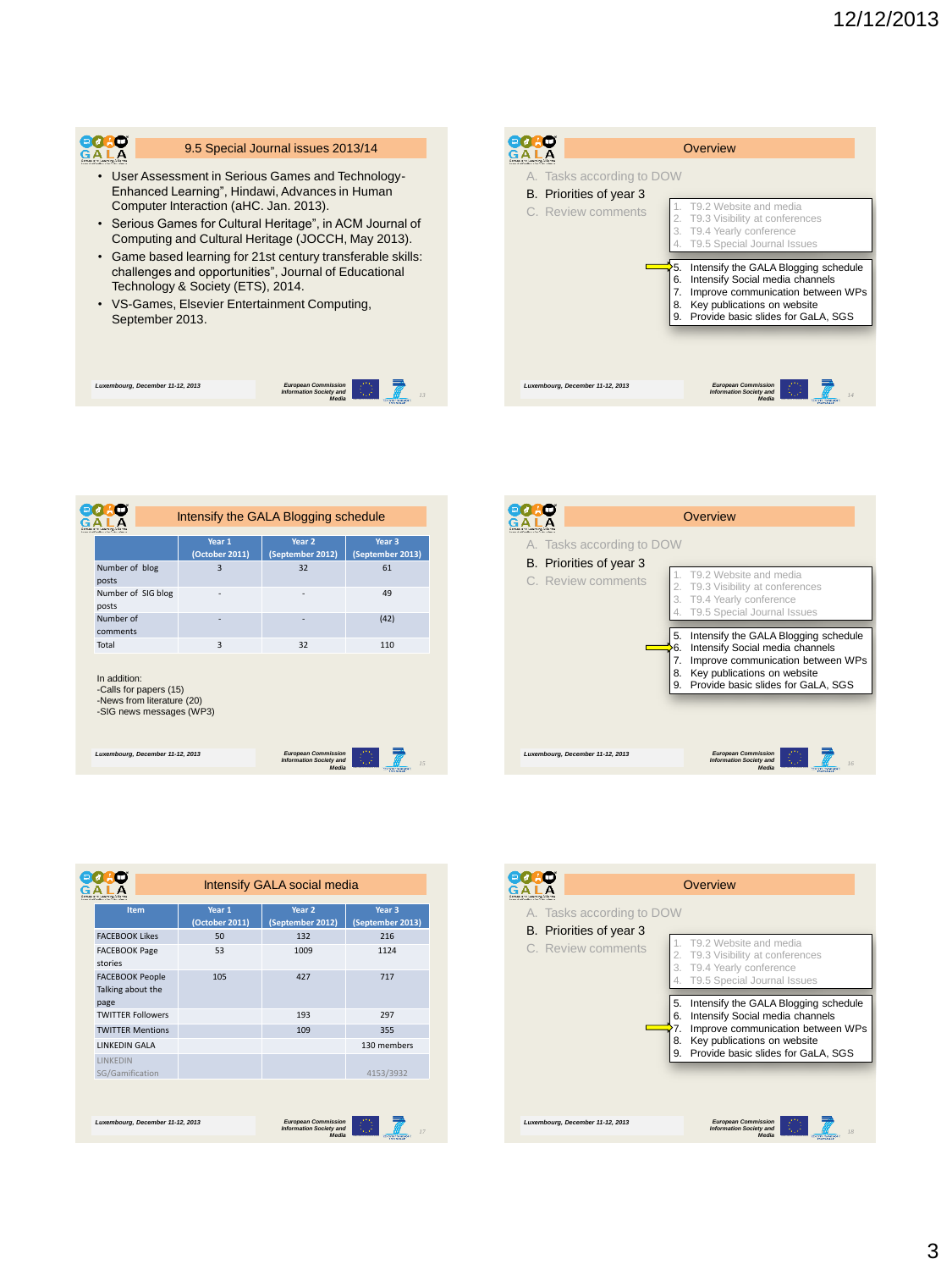

|                                                                            | Overview                                                                                                                                                                                                        |
|----------------------------------------------------------------------------|-----------------------------------------------------------------------------------------------------------------------------------------------------------------------------------------------------------------|
| A. Tasks according to DOW<br>B. Priorities of year 3<br>C. Review comments | T9.2 Website and media<br>T9.3 Visibility at conferences<br>2.<br>T9.4 Yearly conference<br>T9.5 Special Journal Issues                                                                                         |
|                                                                            | Intensify the GALA Blogging schedule<br>5.<br>Intensify Social media channels<br>6.<br>Improve communication between WPs<br>7.<br>Key publications on website<br>8.<br>Provide basic slides for GaLA, SGS<br>9. |
| Luxembourg, December 11-12, 2013                                           | <b>European Commission</b><br><b>Information Society and</b><br>20<br>Media                                                                                                                                     |